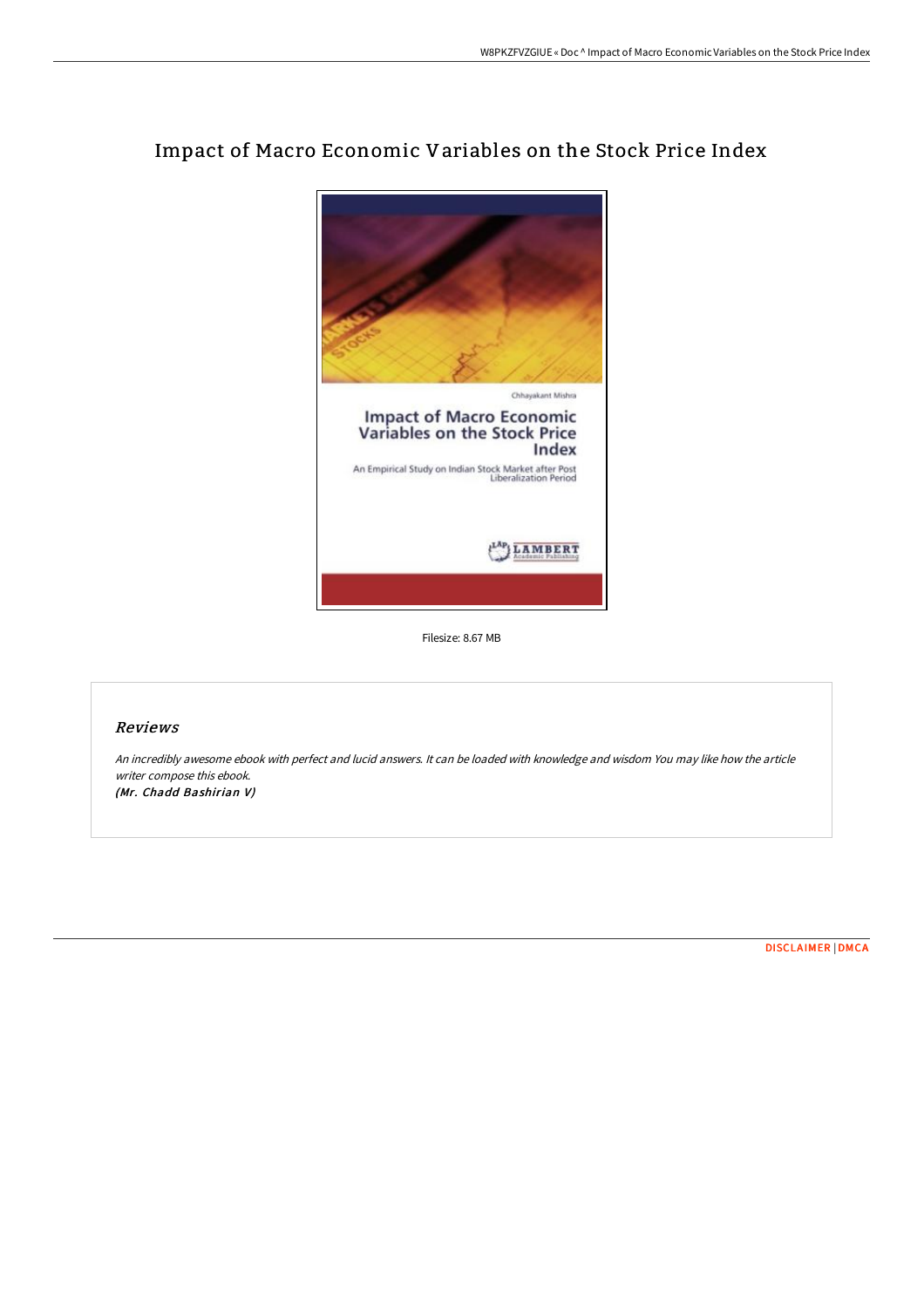### IMPACT OF MACRO ECONOMIC VARIABLES ON THE STOCK PRICE INDEX



To save Impact of Macro Economic Variables on the Stock Price Index eBook, make sure you click the link beneath and save the document or get access to other information that are relevant to IMPACT OF MACRO ECONOMIC VARIABLES ON THE STOCK PRICE INDEX ebook.

LAP Lambert Academic Publishing. Paperback. Condition: New. 88 pages. Dimensions: 8.7in. x 5.9in. x 0.2in.This book examines the impact of Macro economic variable such as: Foreign Institutional Investment (FII), Economic Growth(Index of industrial production (IIP) as a proxy), Money supply (M3), Exchange Rate (E), Rate of Interest (RI) and Inflation on stock price index in India after the post liberalization period. The data sets have been considered from April, 1993 to June, 2012 on a monthly basis. All the required information for the study has been retrieved from the Hand book of Statistics on Indian Economy published by Reserve Bank of India (RBI), various issues of RBI and SEBI (Security and Exchange Board of India) bulletins. The Johansens vector error correction model (VECM) has been employed to examine the objectives of the study. The study reveals that foreign institutional investment has positive impact on stock price index in India. The exchange rate and interest rate also influencing the fluctuation of the Stock Price but adversely. This item ships from multiple locations. Your book may arrive from Roseburg,OR, La Vergne,TN. Paperback.

 $\Box$ Read Impact of Macro [Economic](http://bookera.tech/impact-of-macro-economic-variables-on-the-stock--1.html) Variables on the Stock Price Index Online A [Download](http://bookera.tech/impact-of-macro-economic-variables-on-the-stock--1.html) PDF Impact of Macro Economic Variables on the Stock Price Index